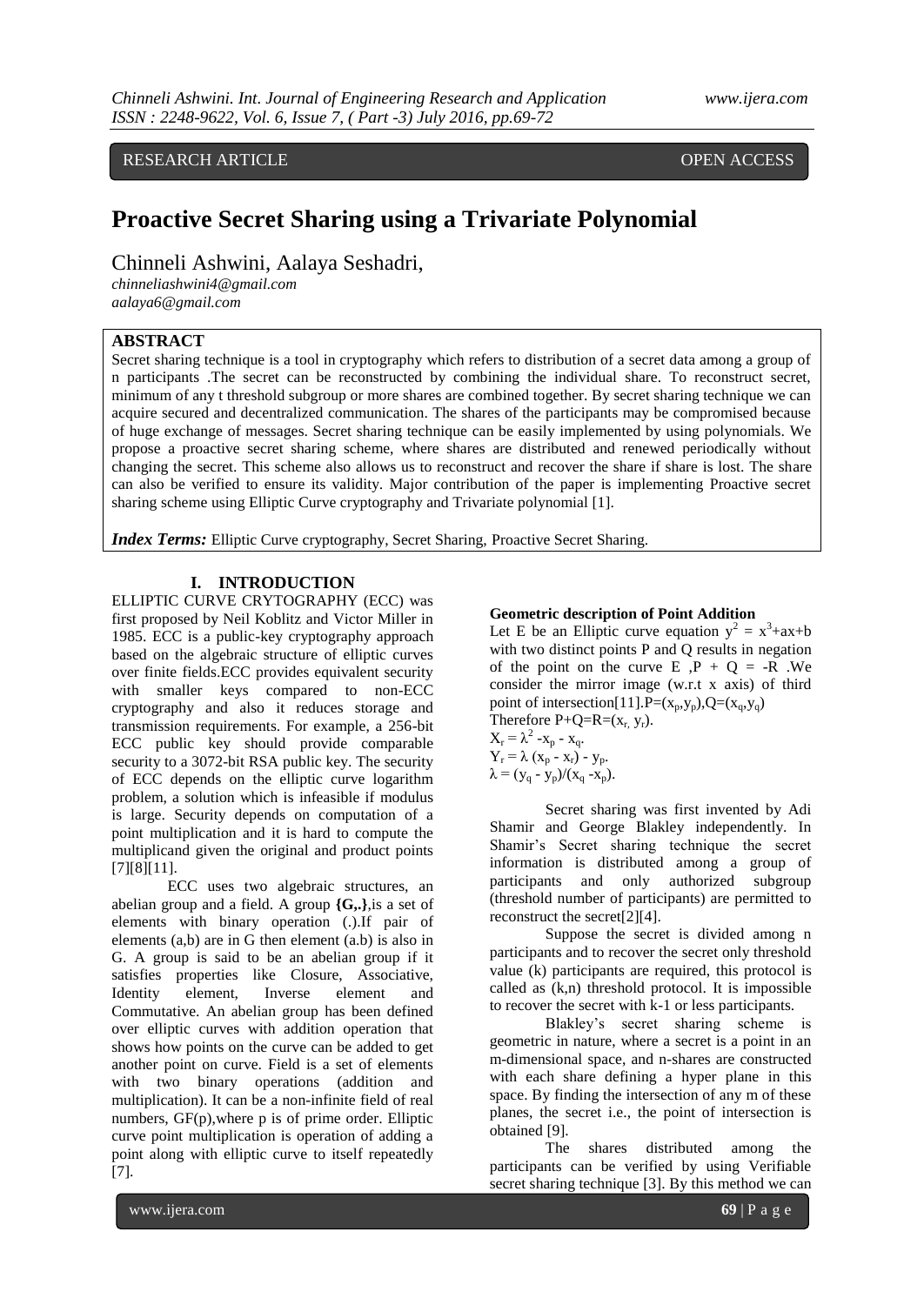ensure the share obtained is acceptable and later used for reconstruction of secret.

Earlier the process of controlling and coordinating the whole share generation and allocation of shares among participants was through certification authority (CA). The role of CA is to distribute the individual share to each participant and ensuring that no participant gets any information about the actual secret. The dealer is responsible to protect the secret and renew the secret in case of loss of share or if share gets compromised. The goal of our paper is

- 1) To distribute the role of central authority among shareholders and build a decentralized process (without CA).
- 2) To construct a secure long lived communication by using our Proactive Secret sharing scheme which construct, distribute, verify, re-cover and renew the shares but the actual secret remains unchanged.

# **II. BACKGROUND**

In the field of cryptography there are several techniques to convey the information securely as it provides Confidentiality and Integrity. By using Secret sharing technique the data can be transmitted securely among group of users (shareholders).Proactive secret sharing technique is more efficient to secure the shares as the renewal of shares is periodically performed and reconstruction of secret is done by threshold number of participants. Traditional secret sharing scheme and verifiable secret sharing scheme are described below:

### **2.1 Shamir's Secret Sharing**

In Shamir's threshold scheme (k,n) [2], Data D is divided into D1,D2,D3..... Dn among *n* participants. The computation of reconstructing the secret is carried out by polynomial interpolation. In case of trusted third party, the dealer chooses the polynomial with a degree less than threshold k-1 (if threshold value is 3, then polynomial of degree 2 is chosen). Let the polynomial chosen by dealer is :  $p(x) = a_0 + a_1x + a_2x^2 + a_3x^3 + \dots + a_{k-1}x^{k-1}$ 

The secret data  $D = a_0$  and shares are computed by substituting the corresponding share numbers in polynomial. Share of  $1^{st}$  participant = p(1), Share to  $2<sup>nd</sup>$  participant = p(2), ...., Share to n<sup>th</sup> participant = p(n).In order to find the polynomial chosen by dealer, we need to interpolate k out of n shares as degree of polynomial is k-1.

#### **Recovering the secret**

The polynomial is computed from shares using Lagrange interpolation [10]. To recover the secret we must obtain a polynomial and consider its independent term. To calculate  $a_0$  we have

 $(x_1,y_1)$ ....  $(x_k,y_k)$  points and  $P(x) = \sum_{j=1}^{k} y_j L_j(x)$ , Where  $L_i$  is Lagrange coefficient,

$$
L_j = \prod_{i=1, i \neq j}^k (X - X_i) / (X_j - X_i).
$$

After generation of polynomial, we obtain the secure data D by substituting  $0$  in  $P(x)$ . Shamir's scheme is generally used in applications which involve mutual cooperation of individual and must cooperate.

# **2.2 Feldman's verifiable secret sharing Scheme**

In Shamir's scheme, dealer distributes the secure data among the participants (share holders) but dealer may misbehave and distribute inconsistent shares to shareholders, by which they cannot reconstruct the secret. To overcome such abnormal behavior of the dealer, shareholders must verify the shares distributed to them. A scheme which has been implemented to verify consistent dealing of shares is known as Verifiable secret sharing [3][6].

#### **Verification of Shares**

In Feldman's secret sharing scheme, dealer selects an element g and a polynomial  $P(x)$ with coefficients  $p_0$ ,  $p_1$ ,  $p_2$  .... $p_{k-1}$ . Broadcasts the corresponding values  $g^{p_0}$ ,  $g^{p_1}$ ,  $g^{p_2}$  ...,  $g^{p_{k-1}}$  and then secretly transmits the value  $x_i$  = P (i) to the i<sup>th</sup> shareholder. Now each shareholder verifies his own share by checking with the following equation g x i = g p <sup>0</sup> .g p <sup>1</sup> , g p <sup>2</sup> ...., g p k−1 x Participant accepts the share if the above  $g^{\hat{i}}$  value holds true and sends a message accepting its share as consistent or else sends a message as an inconsistent share which means the dealer is malicious.

# **III. PROACTIVE SECRET SHARING**

Let the initial set (N) consists of n participants. Public parameters such as additive group G of prime order q, collision resistant hash function h: { 0, 1}<sup>\*</sup> $\rightarrow$ Z<sub>q</sub> and the threshold value t(which determines the security level of group) are set. If we want to deal with subgroups threshold t'value must be set. Security condition is  $t' \leq t \leq n$ [1].

# **3.1 Description of our proposal**

Proactive Secret sharing technique is an efficient way to transmit the data securely[5].To make the network robust and reliable the secrets of participants must be renewed periodically, verify and recover if share is lost.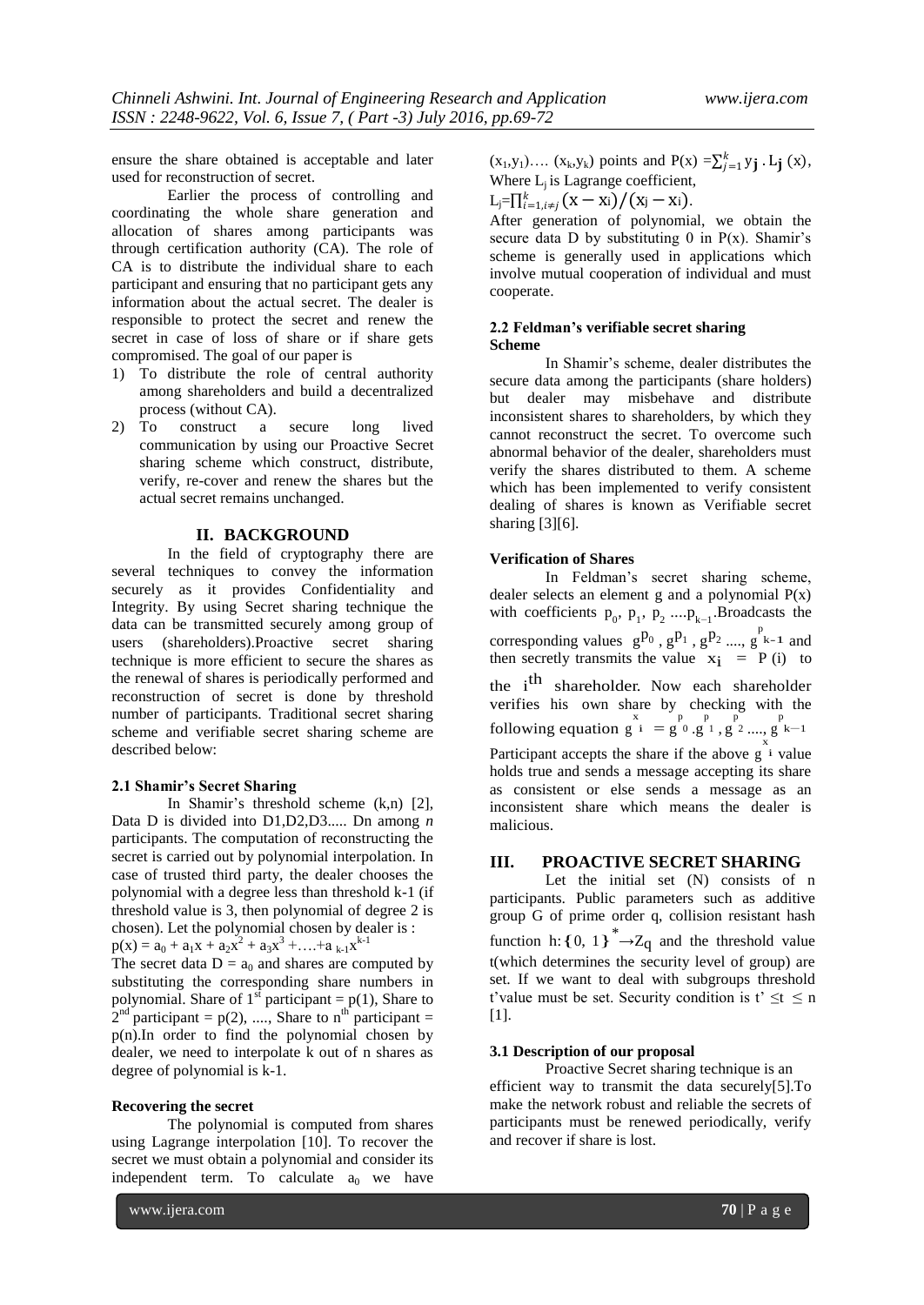This technique consists of 5 phases

- 1. Share Distribution
- 2. Share Verification
- 3. Share Reconstruction
- 4. Share Renewal
- 5. Share Recovery.

# **3.2 Architecture of Our proposal**



Fig 1: Block Diagram of the Proposed System **Fig 1,** represents the various phases of proactive secret sharing scheme and the flow of protocol can be easily understood.

# **3.3 Share Distribution Protocol**

In Share distribution phase each participant select a trivariate polynomial and distributes a bivariate share value by substituting the corresponding hash value of the participant in polynomial and then each participant computes his final share. It also provides commitments to other participants for verification of share. Let G be additive group and P is the generator point in G. All the participants run the following protocol [1].

1) Each participant Ni ∈ N chooses a random trivariate polynomial  $P_i$  (x, y, z)  $\in Z_a$  [x, y, z], with degree at most t-1 in the variables x and y, degree at most t'-1 in the variable z and symmetric with respect to variables x and y.  $P(x, y, z) = \sum_{N \in \mathbb{N}} Pi(x, y, z)$ . Let  $p_{i,0} = P_i (0, 0, 0)$ and  $s = \sum_{Ni \in N} p_{i,0} = P(0, 0, 0).$ 

2) Each participant  $N_i \in N$  secretly sends to each of the other participants  $N_i \in N$  the polynomial  $P_{ij} = P_i$  (x, h(Nj), z) and the value  $Y_i = p_{i,0} * P$ . Where  $h(Nj)$  is the hash value of  $i<sup>th</sup>$  participant and P is point generator in group G.

3) Each participant in  $N_i \in N$  after btaining  $P_{ii}$ from all other participants, computes its final secret information  $P_i(x, z)$ , which is a bivariate polynomial.

 $P_i(x,z)=\sum_{Ni \in N} Pij(x, z)=\sum_{Ni \in N} Pi(x, h(Nj), z).$ 

4) Each participant  $N_i$   $\in N$  secretly sends its commitment  $C_{ik}$  to all other participants  $N_k \in N$ .  $C_{mnj}^i = b_{mnj}^i * P$ , where  $b_{mnj}^i$  is co-efficient multiplying  $x^m y^n z^j$  in P<sub>i</sub>(x, y, z).  $C^{ik} = \sum_{m} C^{i}_{mnj}{}_{-}^{*} h(N_k)^n$ .

#### **3.4 Share Verification Protocol**

Share Verification phase is important phase in proactive secret sharing technique because if the share received is incorrect the secret cannot be recovered. In this phase the shares received from other participants will be verified by using the commitment which is sent by the participant. If the shares received from all participants are correct then each participant computes the final share. If the share obtained is incorrect then share recovery can be applied and obtain correct share.

1) Each participant  $N_i \in N$  receives commitment  $C_{ik}$ and share  $P_{ii}(x, z)$  from all other shareholders  $N_k \in$ N.  $C_{mnj}^{i} = b_{mnj}^{i} * P$ , Where  $b_{mnj}^{i}$  is co-efficient multiplying  $x^m y^n z^j$  in P<sub>i</sub>(x, y, z).  $C^{ik} = \sum C^i_{mnj}$  \*  $h(N_k)^n$ .

2) Each participant k calculates  $\sum b^k_{mj}$ \* P, where  $b^{k}_{mj}$  is a coefficient of  $x^{m}z^{j}$  in share  $s_{ik}$ .

3) Participant verifies share  $s_{ik}$  by comparing  $C^{ik} =$  $\sum b^k_{mj} * P$ . If it holds true share received is correct.

#### **3.5 Share Renewal Protocol**

Share Renewal Phase is important in proactive secret sharing technique as it helps in long lived communication. In this phase, the share of each participant is renewed periodically to provide secure and robust network. The actual secret remains unchanged but shares of participants get renewed. Initial polynomials of each participant be  $P_i(x, y, z)$  and share be  $P_i(x, z)$ .

1) Each participant has to select a new trivariate polynomial  $P(x, y, z) \in Z_0[x, y, z]$  such that its free term must be zero i.e.  $P'(0,0,0)=0$ .

2) Each participant  $N_i \in N$  secretly sends to each of the other participants  $N_i \in N$  the polynomial.  $P_{ij} = P_i(x,h(N_j), z)$ , where  $h(N_j)$  is the hash value of j<sup>th</sup> node.

3) Each participant in N after obtaining  $P^i$  if from all other participants, each participant  $N_i \in N$  computes its final secret information  $P^{\prime}(x,z)$ , which is a bivariate polynomial.